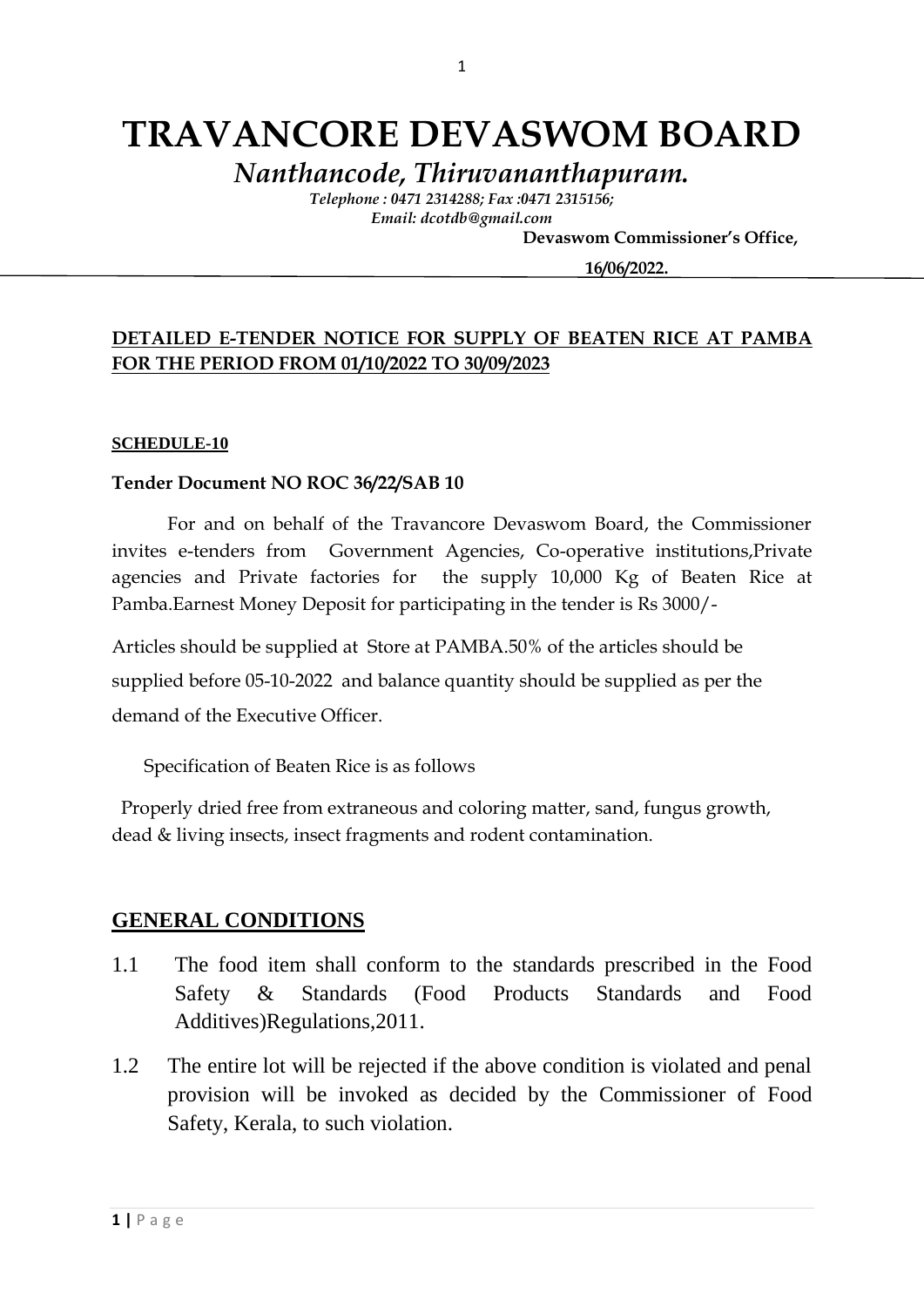- 1.3 The supplier shall liable to be prosecuted under the Food Safety &Standards Act, 2006,if standard variations are noted from those prescribed under the Food Safety & Standards, Food Products standards and Food Additives Regulations, 2011.
- 1.4 The payment will be released only to those suppliers who supply raw materials which conform to the standards under the Food Safety &Standards (Food Products Standards and Food Additives)Regulations, 2011
- 1.5 The supplier should submit an Analysis Certificate from an accredited laboratory along with every lot supply
- 1.6 The supplier should have a valid **FBO/PFA/FPO/FSSAI** license issued by the competent authority.
- 1.7 The tenders submitted by the defaulters on earlier occasions in contract with the TRAVANCORE DEVASWOM BOARD will not be considered. The tenderer shall submit an affidavit along with the tender swearing that he is not a defaulter to the TRAVANCORE DEVASWOM BOARD on any earlier occasion.
- 1.8 The Beaten Rice should be packed only in bags conforming to the standards of Food Safety. The name of the supplier and the month and year of packing should be mentioned on the bag. The bags should be of good quality and contain inner coating or having double layer so that Beaten Rice can be preserved for long period without any contamination and not affected by humidity.
- 1.9 The suppliers should furnish the weight of the lorry load from the Weigh Bridge situated at Pampa and also furnish the Quality Certificate from accredited analytical laboratory for each load in addition to the test at Pampa.
- 1.10 The payment will be made only for the weight of the article excluding the weight of the bag.
- 1.11. The rates quoted should be inclusive of taxes, freight upto the respective designation, loading and unloading charges and all other expenses.
- 1.12. In case the contract is awarded, Bank Guarantee for an amount equivalent to 10% of the total value of the articles to be supplied and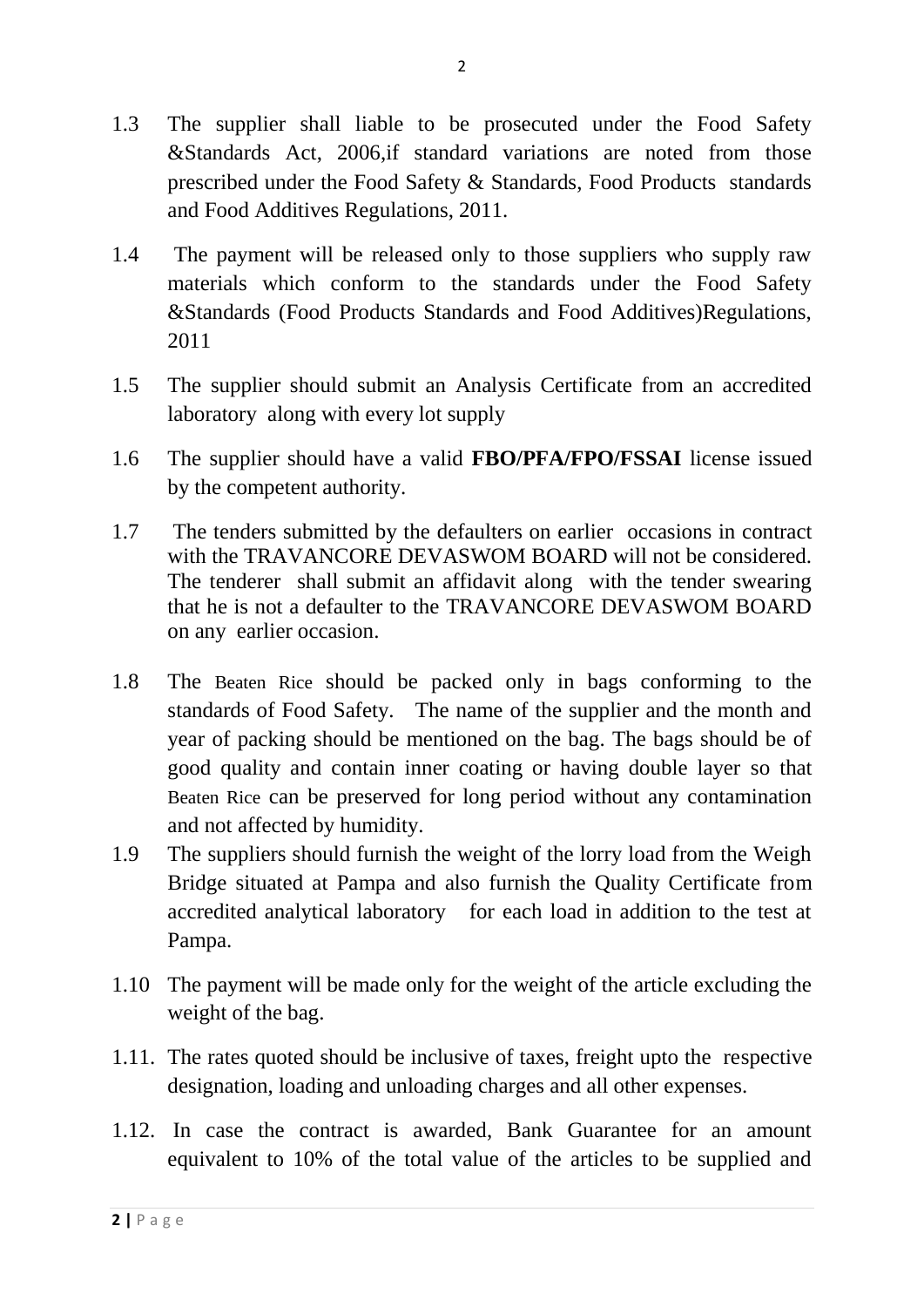valid for one year will have to be produced as security for satisfactory fulfillment of the contract at the time of executing the Agreement.

- 1.13. Necessary Agreement should be executed with the Devaswom Commissioner Travancore Devaswom Board , within the stipulated time.
- 1.14. Negotiation Shall only be conducted with the lowest tenderer who full fills the prescribed pre-qualification criteria's.
- 1.15. No compromise in the quality of the articles will be allowed. **In case ,the samples contain health hazardous elements stringent action will be taken against the Firms submitting those samples, as recommended by the Commissioner of Food Safety, Kerala.**
- 1.16. The Tenders should be submitted through online on or before 05.00 P.M on 04.07.2022 . The Tenders will be verified at 11.00 A.M on 06.07.2022

1.17. The Tenderers should submit four kilograms of samples on at the time of tender verification to the Office of the Devaswom Commissioner.

- 1.17(A)The Tenders submitted by those who were defaulters in the previous years will not be considered.
- 1.18. The bidders should have the necessary portal enrolment with their own Digital Signature Certificate.

1.20. If any tenderer withdraws from his tender before the expiry of the period fixed for keeping the rates firm for acceptance, the Earnest Money if, any, deposited by him will be forfeited to the Board and such other legal actions will be taken against him as the Board thinks fit.

1.20. In case where a successful tenderer, after having made partial supply fails to fulfill the contract in full, all or any of the materials not supplied may at the discretion of the Board, be purchased by means of another tender/ quotation or by negotiation or from the next higher tenderer who had offered to supply already and the loss, if any, caused to the Board shall thereby together with such sum as may be fixed by the Board towards damages be recovered from the defaulting tenderer.

1.21. Any sum of money due and payable to the contractor (including security deposit returnable to him) under this contract may be appropriated by the Purchasing Officer or the Board or any other person authorized by the Board and set off against any claim of the Purchasing Officer or the Board for the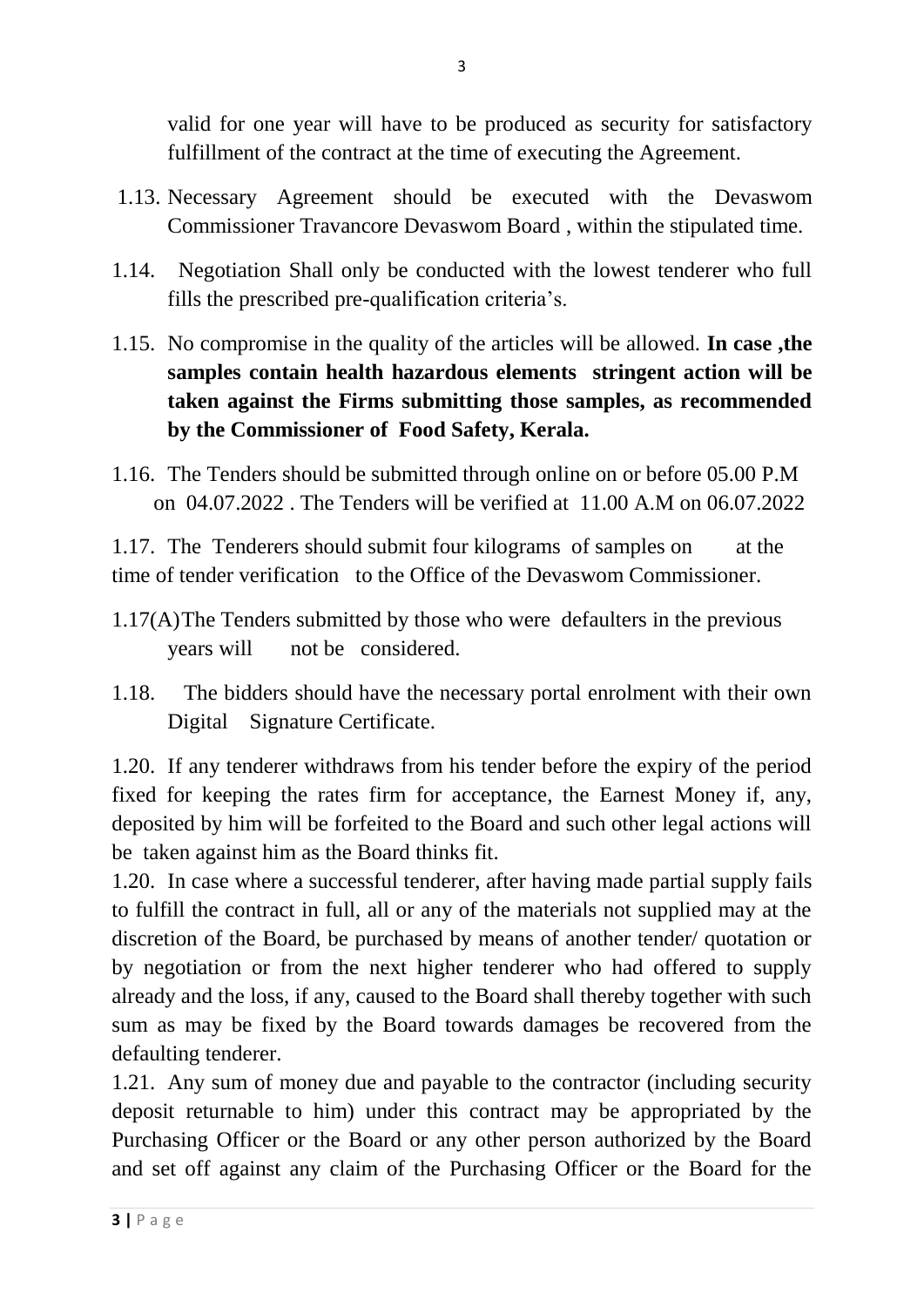payment of a sum of money arising out of or under any other contract made by the contractor with the Purchasing Officer or the Board or any other person authorized by the Board. Any sum of money due and payable to the successful tenderer or contractor from the Board shall be adjusted against any sum of money due to the Board from him under any other contract.

1.22 Negotiation Shall only be conducted with the lowest tenderer who full fills the prescribed pre-qualification criteria's.

- 1.23.If there is only one tender, it will not be opened in the first instance.
- 1.24 The Travancore Devaswom Board reserves the right to cancel the tender or change the timing and quantity of the supply of goods, if the goods are not required, whole or in part, due to the unforeseen circumstances such as natural disaster or epidemics. The suppliers has no right to seek compensation in the event of such occurrence.

# **2. DETAILS OF PRE-QUALIFICATION CRITERIA FOR THE TENDERS, TIME AND SCHEDULE AND COST OF BIDDING DOCUMENT, EMD TO BE SUBMITTED BY THE BIDDER FOR PARTICIPATION IN THIS BID**

- (a) Cost of tender document.-Rs500/- through online
- (b) Earnest Money Deposit –Rs 3,000 /-(Rupees Three Thousand only) through online
- (c) Tender Closing date: *04.07.2022 at 05.00 P.M*
- (d) Tender Opening date: *06.07.2022 at 11.00 A.M*
- (e) Mode of submission of tender :Tender should be submitted through online in*'' www.etenders.kerala.gov.in''.*
- (f) Tender documents consisting of qualification information and eligibility criteria of bidders, Technical specification, schedule of quantities etc. are available in the web site **''www. etenders.kerala.gov.in''.**
- (g) Other details of tender documents are available in the website**''www.etenders.kerala.gov.in''.**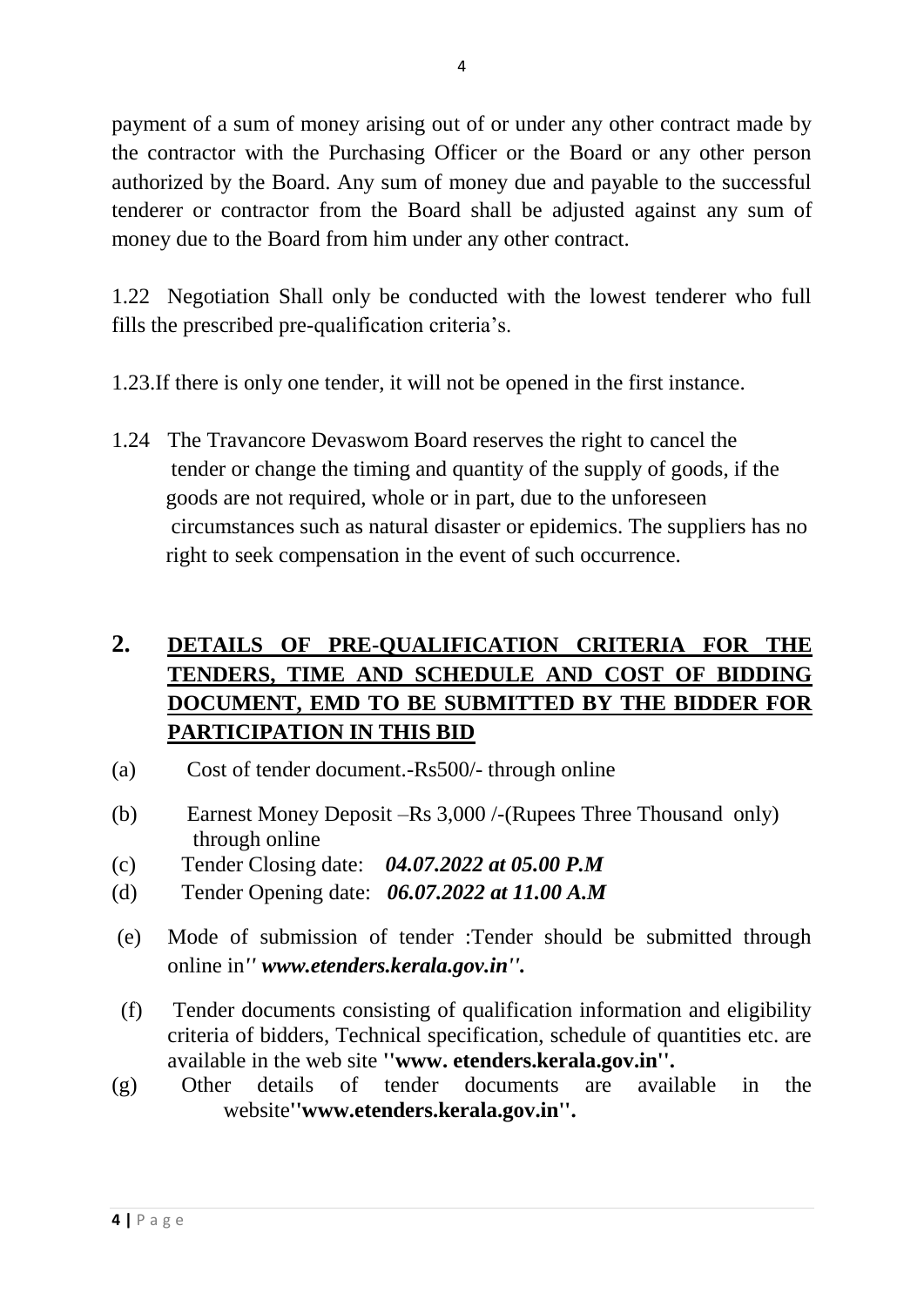### **3.DOCUMENTS TO BE FURNISHED ALONG WITH THE TENDER**

*3.1 The* Beaten Rice *Manufacturing Units should have proper valid license by the authority concerned for manufacturing/processing and storing of*  Beaten Rice*, the copy of which will have to be furnished. In respect of Traders and processors a valid trading license as may be applicable for trading in*  Beaten Rice*, a copy of which may be submitted.*

*.2 Attested copy of the Audited Balance Sheet and Profit / Loss Account for the t three years duly certified by a Chartered Accountant if it is a own manufacturing unit. In case of a leased unit, the above documents of both the entities i.e. the lessor and the lessee will have to be furnished. In respect of Traders and Processors, the attested copy of the Balance Sheet and the Profit/ Loss Account for the last three years duly certified by a Chartered Accountant shall be submitted.*

*3.3 The applicants shall submit attested copy of the Income Tax Returns of last three years with a copy of PAN card attested by authorized signatory.*

*3.4 Attested copy of Certificate of Registration under Excise, VAT, State / Central SalesTax Act, Service Tax Act as applicable.*

- *3.5. Certificate showing the experience in the respective fields issued by the District Level Officers of the Industries Department of the State Government.*
- *3.6. A Passport size photo of the proprietor or the managing authority along with three specimen signatures duly attested by a Gazetted Officer or Notary Public.*

*3.7 An affidavit on Rs 200/- Non Judicial Stamp Paper and Notarized , regarding:*

*3.7(a). Not having been prosecuted for the violation rules / law under the Essential Commodities Act or any such others law or orders thereunder in any court of law.*

*3.7(b). Not having been black listed by any organization or Government for non-performance of contractual obligation.*

**3.8** In case of partnership firm or Co-operative or Corporate, the Beaten Rice *Manufacturing Units, Trading Firms and processing units should furnish a copy of the partnership deed or byelaw or Memorandum as the case may be. In case of partnership firms, the share holding pattern should be duly certified by the Chartered Accountant along with details such as name, age, education and experience of the partners. In case of Co operative / corporate body copy of letter of authorization of the Chief Executive or the authorized*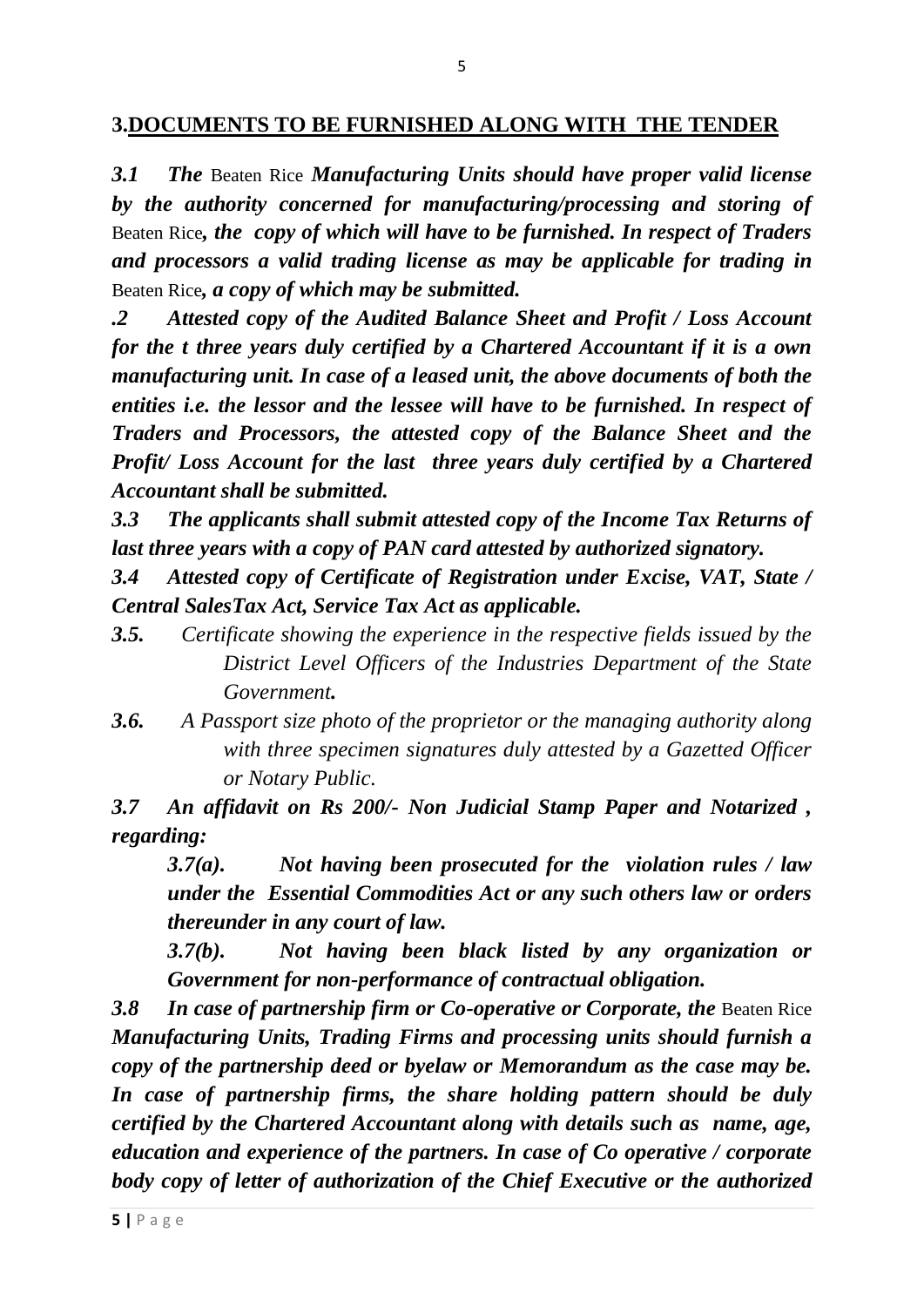*person to register and participate in the e-procurement/tender process should be furnished.*

*3.9 In case of supplier who has entered in to lease agreement with the*  Beaten Rice *manufacturing Units, the copy of the legally registered lease agreement duly certified by the Charted Accountant shall be enclosed.*

*3.10 The* Beaten Rice *Manufacturing Units, Trading firms should furnish letter of authority or power of attorney for having authorized the person to sign the documents on behalf of the firm or society or corporate body. Attestation of signature of such authorized signatory from the Bank where the firm is having its account is essential.*

*3.11 The address proof of the authorized signatory viz. Telephone bill/copy of Passport /Electricity bill/ voter ID proof/Aadhar Card should be submitted along with the application. The address proof in respect of the firm shall be either certificate of registration or certificate of incorporation issued by the authority concerned.*

*3.12. Bank Account details of the firm along with the IFSC code, Branch details and address shall be furnished in the letterhead of the firm.*

# 3.13. **Details of online payment are given separately in the Appendix attached with the tender document.**

## **4. SPECIAL INSTRUCTIONS TO THE BIDDER FOR THE E-SUBMISSION OF THE BIDS**

- 4.1 Bidder should do the registration in the tender site http://etenders.kerala.gov.in using the option available. Then the Digital Signature Registration has to be done with the e-token, after logging into the site. The e-token may be obtained from one of the authorized certifying authorities such as SIFY/TCS/nCode.
- 4.2 If there is any clarification, this may be obtained online through the tender site or through the contract details. The Bidder should take into account the Corrigendum if any published If any before submitting the bids through online.
- 4.3 After the bid submission, the acknowledgement number given by the etendering system should be printed by the bidder and kept as a record of evidence for online submission of bid for the particular tender.
- 4.4 The Tender Inviting Authority (TIA) will not be held responsible for any sort of delay or difficulties faced during the submission of bids through online by the bidders.
- 4.5 The bidder should submit the bid documents by online mode through the site http://etenders.kerala.gov.in .
- 4.6 Each documents to be uploaded through online for the tenders less than 2 MB. If any document is more than2 MB, it can be converted to rar/zip